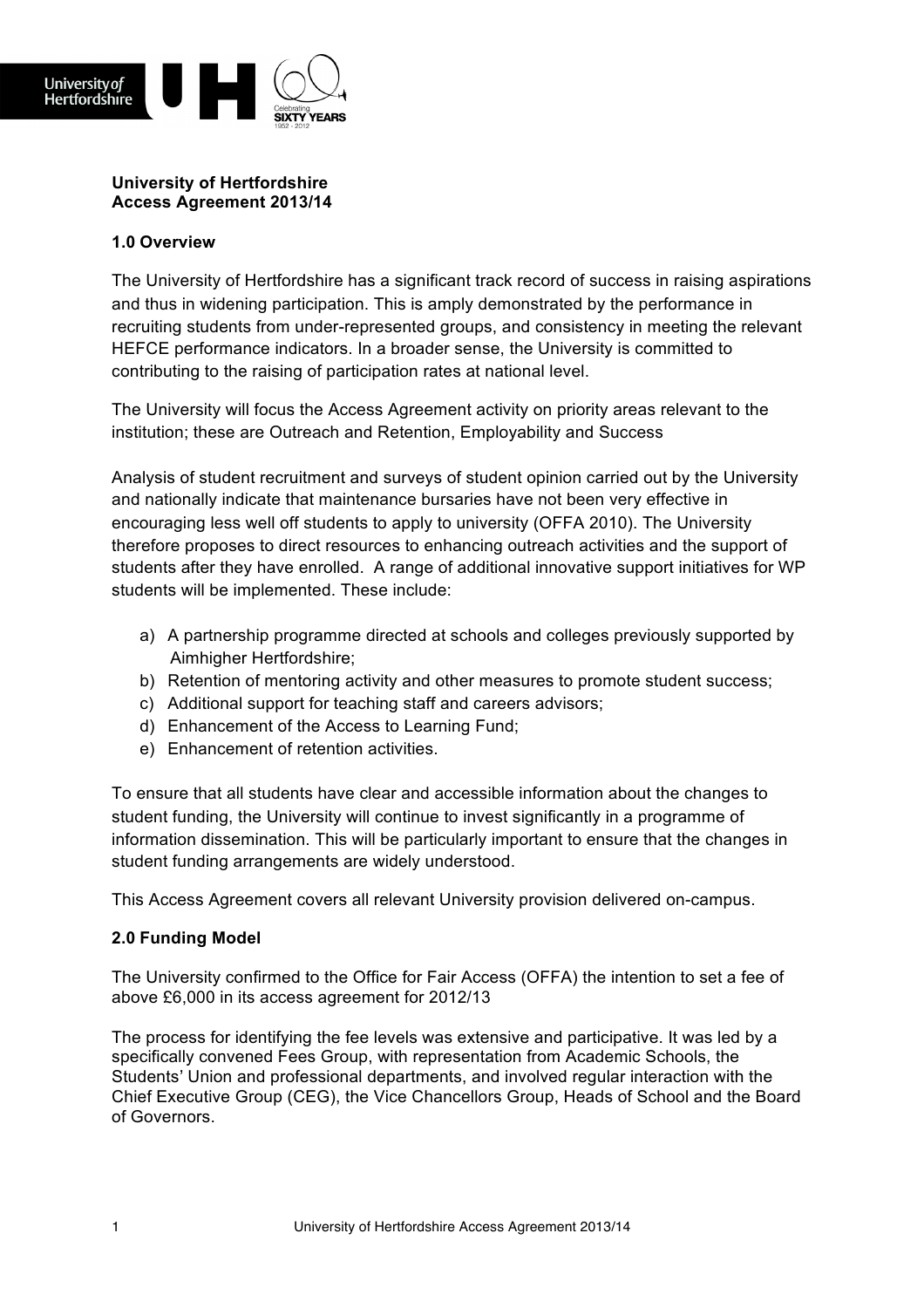Research was carried out internally and externally to aid the decision making process. Much of this research will continue as a longitudinal study on the impact of the fee levels and the additional measures outlined within the Access Agreement.

The final position was determined against a set of clear principles relating to financial sustainability and the need for continued investment in facilities for students. The foremost principle has been set against the determination to present a fair and transparent offer to potential University of Hertfordshire students, concurrent with the values and purpose of the University.

For 2013/14 these principles were revisited and reconfirmed by the Board of Governors, CEG, the Heads of Schools. In addition to student focus group workshops, the Student Union were represented at the Board away day and final approval meeting.

### 2.1 **Fee Limits and Fee Income**

The proposed fee levels for new entrants in 2013 are split into four bands with the average being below £8000. The lowest fee, £5,000 is for the provision offered through a consortium with the four Further Education Colleges within Hertfordshire plus Barnet College.

The fee for each individual university based programme has been determined in discussion with Deans and Heads of Schools and falls into one of three fee bands. The value of these bands is £8,000, £8,500 and £9,000 respectively. The majority of the provision is in the lower two bands.

For 2013-14 the estimated number of full time students in each fee band is as follows: 574 will be charged £5000; 817 will be charged £8,000; 2859 will be charged £8,500 and 690 will be charged £9,000

In subsequent years, continuing students will pay a figure increased only in accordance with DfBIS regulations for index-linking.

The proposed fee levels for new entrants to ITT courses ( including School Direct provision) in 2013 will be:

Undergraduate programmes: £8,500

Postgraduate programmes: £9,000

### 2.2 **Expenditure on additional access measures**

The University has a good track record of ensuring widening participation and strives to continually increase retention. A significant level of investment, leveling out at over £4.8million by 2016-17 of fee income above the basic will be used to resource additional widening participation outreach and retention activity. This relates to £2.1 million expenditure, on direct outreach and retention activities and £2.7 million on NSP, fee waivers and University specific scholarships.

## **3.0 Additional Access Measures**

The University's Student Experience Strategy guides everything we do. All members of the University have a role to play and a responsibility for the strategy. The relationship between student retention and the student experience is such that a positive experience and high levels of student satisfaction should be evident in excellent student retention.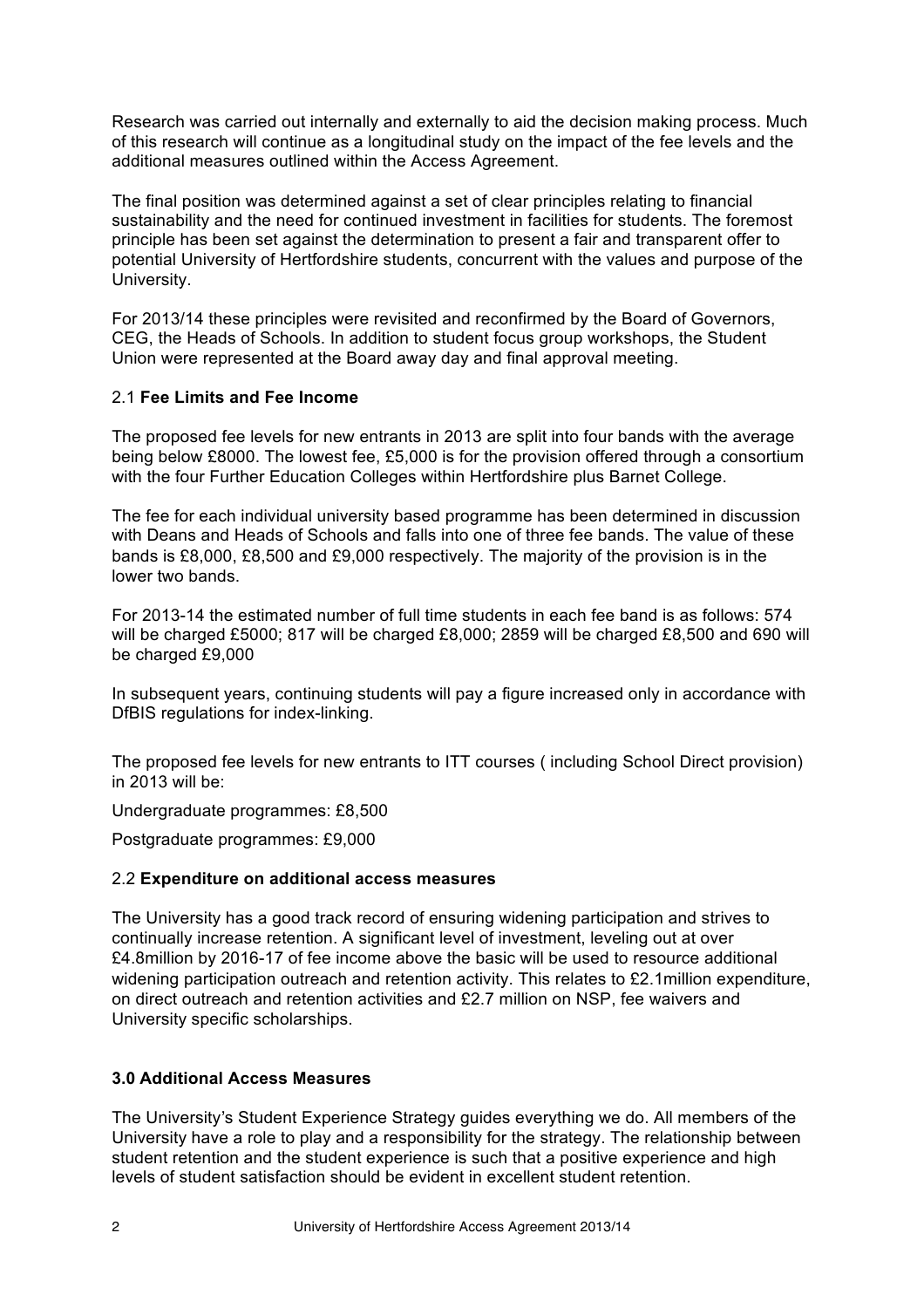# 3.**1 Outreach**

OFFA's guidance document defines outreach work as "any activity that involves raising aspirations and attainment among potential applicants from under-represented groups and encouraging them to apply to HE." (OFFA, 2012, p.16)

As a result of the University's widening participation strategy, the number of students recruited from our target groups has met or exceeded our benchmarks. Following the end of the Aimhigher funding, the University has established an Outreach and Widening Participation department to ensure the continued delivery of support for students from lowparticipation backgrounds. This includes a Widening Participation Researcher to ensure that the University is effective in targeting areas of under-participation and students who will benefit most from outreach activities.

The University recognises the significant advantages of collaborative work and intends to do this in the following ways:

- a) Be an active partner in the proposed Hertfordshire Widening Participation Board, working with schools, the local authority and the County Council to ensure support for students:
- b) Maintain the consortium arrangements with local FE Colleges as a core element of the widening participation work;
- c) Maintain the innovative partnership agreement with Hertfordshire County Council, which will be to the benefit of learners across the county;
- d) Work closely with key national and local organisations, for example, SETPOINT Hertfordshire, IET, Specialist Schools and Academies Trust.
- e) Collaborate where appropriate with other Universities in the East of England in establishing and contributing to the Eastern Region WP Group;
- f) The University's involvement in programmes for Gifted & Talented students will be continued and where possible delivered in partnership with Excellence East, Villiers Park and Hertfordshire County Council;
- g) Establish a Research Group to support schools in the region who wish to evaluate the effectiveness of widening participation activities with their pupils;
- h) Appoint a Community Relationships Officer to support our partnerships with Trust Schools, Academies and the proposed University Technical College

A number of strategic partnerships and support will be maintained. These include:

- a) The establishment of the groundbreaking Hertfordshire WP partnership programme (Ladders of Opportunity). This includes many of the former Aimhigher schools who decided to enter a partnership to support their learner progress into higher education;
- b) The Sponsorship of academy schools;
- c) Being a leading partner in the University Technical College located in Hertfordshire. This would provide high level technical education and support the needs of the regional economy by specializing in Digital and Media Technologies;
- d) Partnership with key consortia of schools;
- e) Continuing our partnership with a new primary school (Hatfield Community Free School) focusing on social mobility and educational achievement;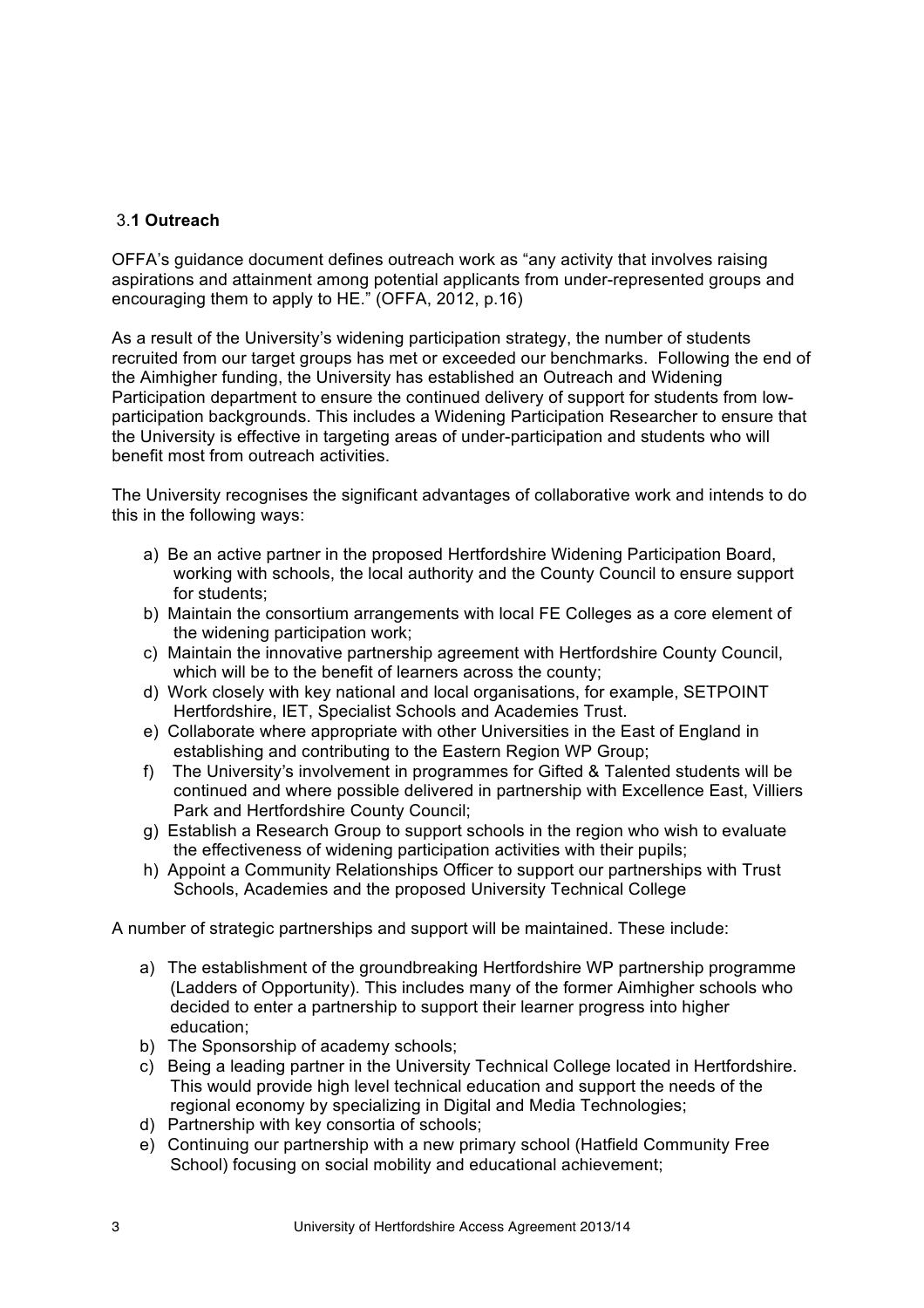f) Enter into formal Trusts with schools to help build sustainable links and progression routes. This has already been successfully done with schools in Harpenden and Welwyn Garden City.

Within the partnership frameworks, we also engage directly with pupils to provide them with experience of the University environment, to make HE more accessible and to dispel negative perceptions, particularly in areas where there is a tradition of low participation in HE.

The provision of accessible, timely and co-ordinated information about all aspects of HE remains vital to our success and the University will further enhance the raft of communication activities aimed at young people, their parents/carers and teachers. This will include the continued collaboration to provide an accredited course designed for teachers and school careers advisors on progression education.

The University will continue much of its established programme of support for schools and colleges designed to reach out to groups who might otherwise have been excluded from a university career. Specifically, this includes:

- a) Regular briefings for school/college staff to ensure an understanding of current HE developments (examples include student finance, the UCAS tariff, value of key skills, writing references);
- b) An extensive Gifted and Talented programme;
- c) Academic support for specific qualifications, for example, the extended project qualification;
- d) Liaison and progression activity with four Consortium Colleges to foster links and support for students' progression to higher education from further education;
- e) Development of a range of courses provided additional skills support for those who need it prior to their HE studies;
- f) Wide-ranging support for careers activities in schools and colleges:
- g) Vocational and Further Education Routes to Higher Education, including work-based learning opportunities and routes for Apprentices;
- h) A range of talks for years 10 to 13 regarding university. These include ʻGetting into University' – usually year 11 or 12, ʻAdmission Tutors' Views' about personal statements, 'Finance' – year 12 or 13, ʻThe Student Experience' – year 11 or 12, ʻSurviving with a child at university' – aimed at parents;
- i) University days for year 9 pupils where they work with students on the University campus to explore aspects of going to university;
- j) Routine engagement of ʻStudent Ambassadors' and ʻStudent Mentors' to work with pupils at schools with low participation rates;
- k) School visits to the University by years 9, 10, 11 and 12;
- l) Summer schools, academic assistance and subject masterclasses particularly targeted at under-represented groups;
- m) Provision of support for Looked after Children as they consider their HE options;
- n) An extensive, sector leading, provision of mentoring and coaching activity.

In addition to the range of activities listed, the University actively participates in events specifically aimed at 'hard to reach' ITT candidates including:

- Recruitment events organised as male only ie staffed by male academics and administrators in order to attract men into primary teaching
- Targeted advertising for career changers specifically ex armed forces; BME and male candidates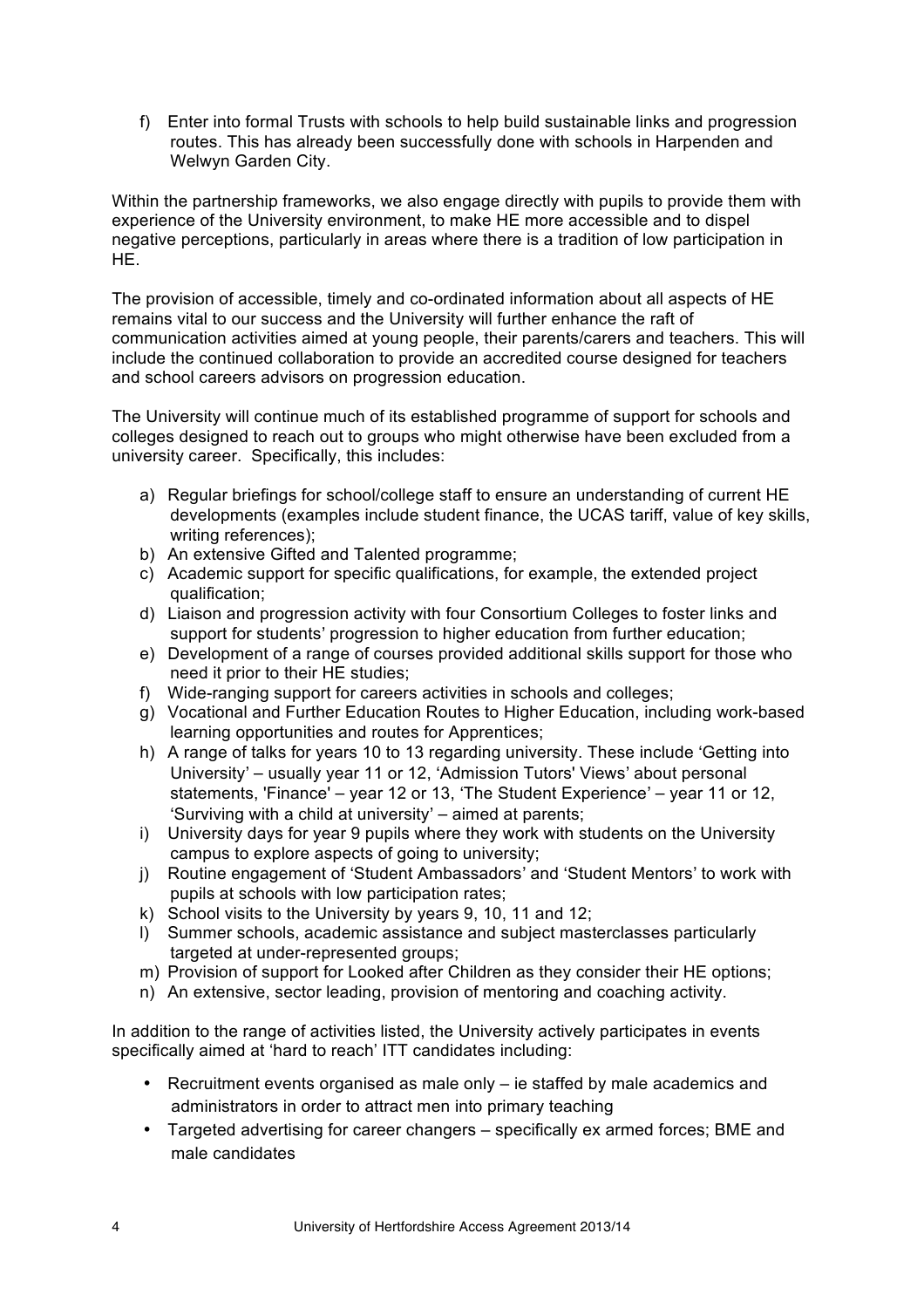# **3.2 Retention, Employability and Success**

The University has been successful in attracting students from a diverse range of backgrounds. We also recognise that students from widening participation groups often require additional support to ensure retention, employability and success. We have therefore identified this area as an important element of our Access Agreement. The University will ensure that students have a clear sense of identity and engagement with their programme of study and support for their transition into the University through:

- a) A carefully planned and supportive induction period for both new and returning students;
- b) Focus on generic study skills;
- c) Enhanced interaction at Level 4 with academic staff/proctors/mentors;
- d) Early feedback on work and provision of advice for academic success;
- e) Monitoring engagement and attendance as a tool to identify issues students may have that may affect their ability to succeed, including identifying students who may be ʻat risk' of dropping out/failing.

The University will also focus on the following areas:

- 1. Raising retention awareness among all staff;
- 2. Promoting and sharing good practice within the University in relation to student retention;
- 3. Supporting, monitoring and informing the retention, progression and achievement performance of the University, its Schools, programmes and subjects;
- 4. Identifying and removing obstacles to retention, progression and achievement;
- 5. Evaluation of the impact of the Student Retention activity.

The University has a designated point of contact for Care Leavers in need of additional support as they arrive at university.

The University is also working on specific retention strategies for ITT courses, particularly for students from under-represented backgrounds, such as:

- Identifying specific support activities for male trainees e.g. sports activities organised by male staff
- Focusing on the experience of BME trainees including careful selection of suitable placement opportunities

Employability is a central element of the University's strategy and this will continue to be embedded within our programmes of study. Significant resources will be made available to ensure students have access to careers guidance, employment, placements and internship opportunities.

The University has taken the strategic decision, recognising the significant impact this has on the learning and employability opportunities for students, to waive placement year tuition fees including a year abroad.

The university will offer 30 in-house placement/internships to students from underrepresented groups in their sandwich placement year

## **3.3 Part-time students 2012/13 and 2013/14**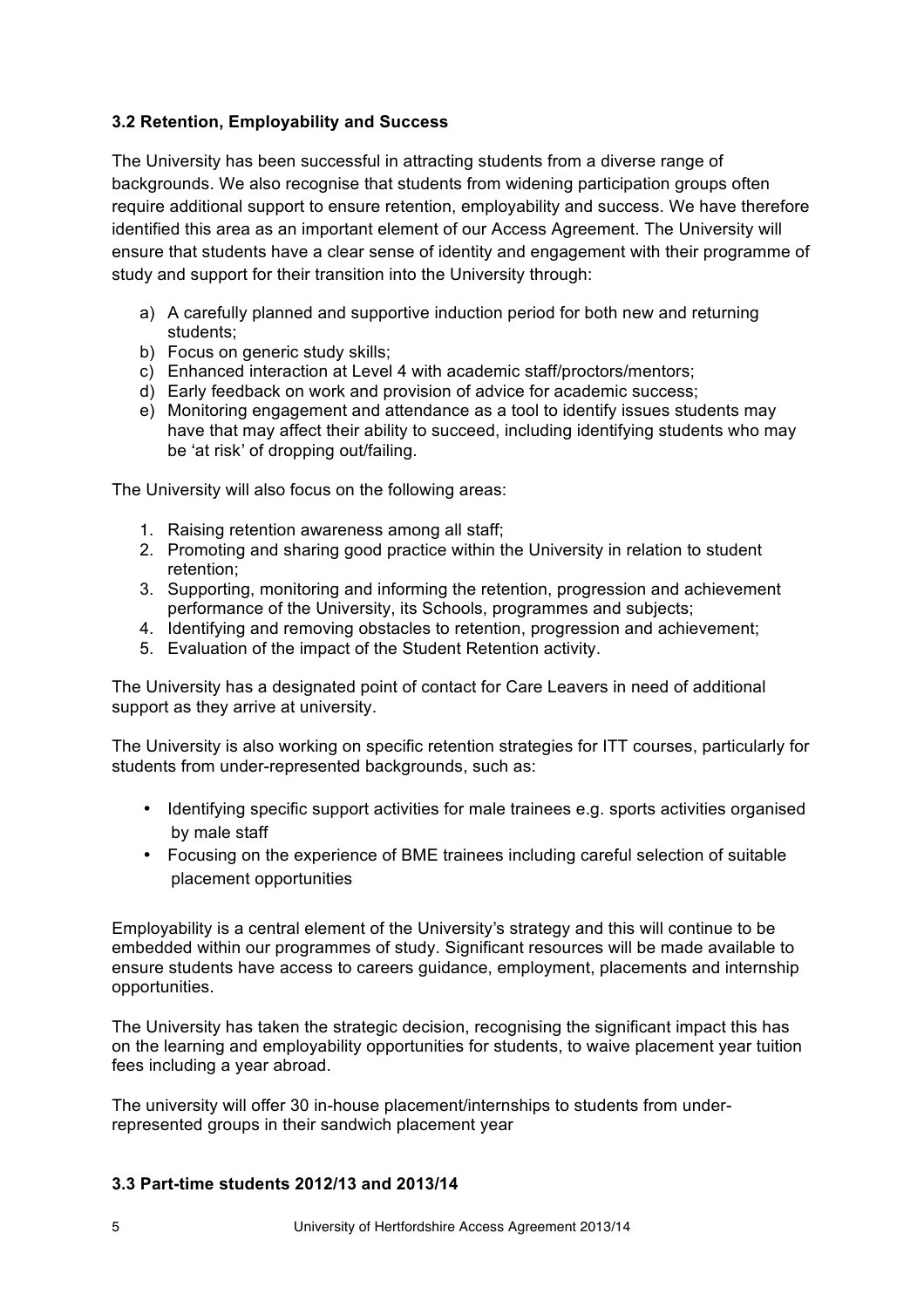No part-time student will pay more than £6750 per academic year. In addition to the existing outreach and retention activities which part-time students can participate in, the Outreach and Widening Participation team will be specifically targeting them during Adult Learners Week and through our contacts with our consortium colleges.

## **4.0 Financial Support for Students**

The University has offered a generous package of financial support including bursaries to students from lower socioeconomic backgrounds in the past. This support will be replaced by the measures outlined within this Access Agreement including the National Scholarship Programme allocation.

As a part of the research to devise this agreement, current students, placement students, Student Union sabbatical officers and alumni were consulted on the most appropriate level and type of support within the National Scholarship Programme. These student views have informed the package of support being proposed.

## **4.1 National Scholarship Programme (NSP)**

The following are the proposed UH NSP measures.

The University has been allocated 394 scholarships worth £1,182,000 (£3000 per student), the University intends to match fund these scholarships in years 2 and 3 of the students' programme.

In addition, the University intends to allocate an additional 256 scholarships funded wholly by the University. This University scholarship will mirror the NSP offering and bring the total number of students (FTE) receiving £6000 over the duration of their studies to 650.

The University NSP will be targeted at eligible UK students on programmes charging fees above £6,000 (excluding programmes with fees not covered by this Access Agreement; for example foundation degrees franchised to partner colleges) and who fall into one or more of the following groups:

- 1. Are identified to be in the lowest HE participation quintiles 1\* and 2\* with a household income of up to and including £25,000
- 2. In receipt of incapacity benefit
- 3. Identified as a Looked After Child (Using the statutory definition)

\*Applicants will be given support to identify which quintile their postcode is located.

The Scholarship will be awarded to part-time students (using the above criteria) on a prorata basis

The NSP at Hertfordshire will be allocated in the following way:

#### **Year 1**

All students receive: £1000 Fee waiver  $£300<sup>1</sup>$  towards mentoring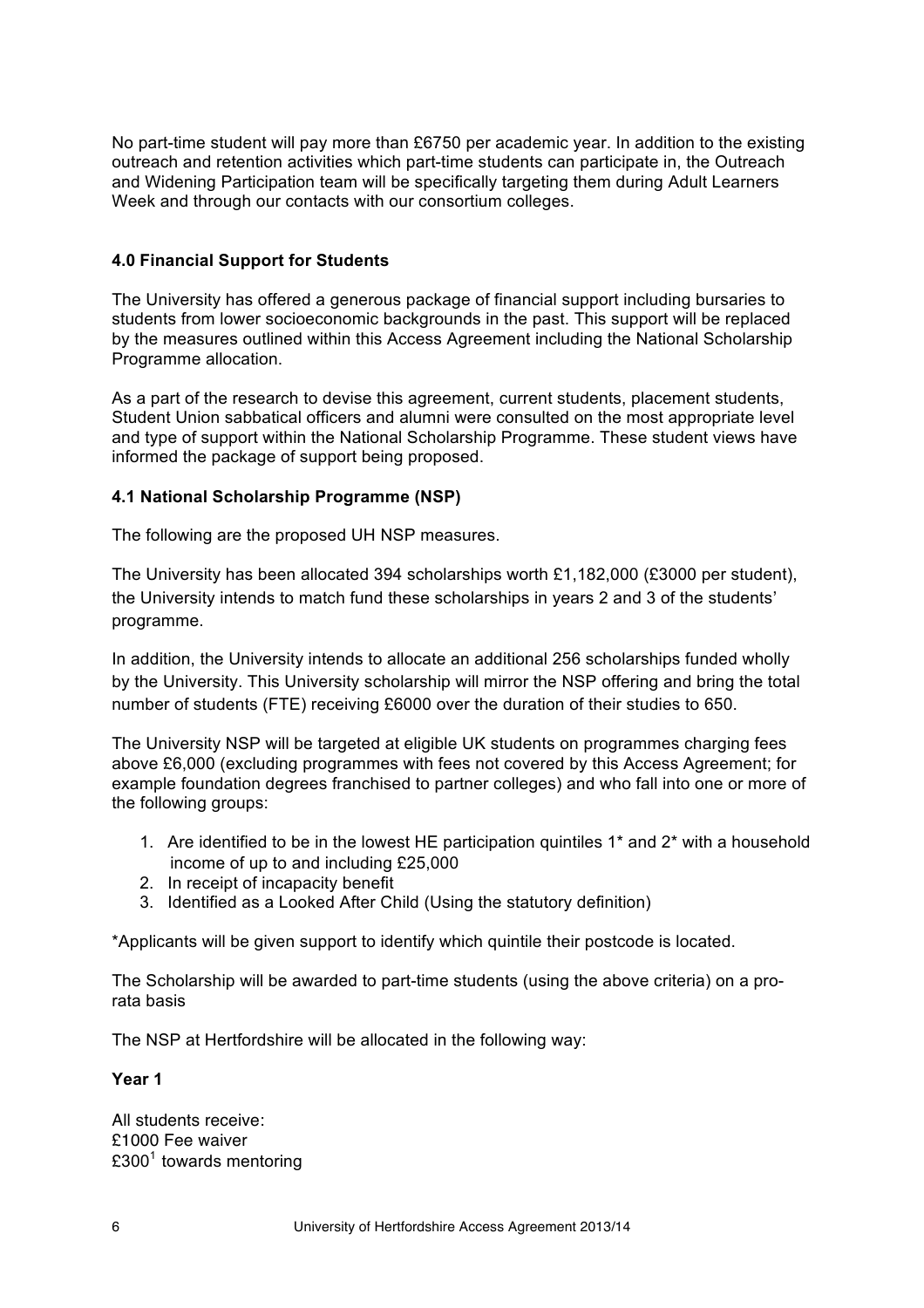Students can choose between:

a) £1,700 accommodation discount

or b) voucher payment towards a computer and common software applications, such as a student MS Office licence, vouchers to support subsistence eg travel and food, payments towards additional course costs, materials and books (up to the value of £1700)

**Year 2** students who were:

- i) awarded an NSP scholarship in their first year of study and
- ii) progressed to the next level of study and
- iii) are in attendance on the 1 December 2014

£500 fee waiver  $£300<sup>1</sup>$  mentoring £500 cash £200 towards subsistence eg travel and food and/or additional course costs, materials, books etc

**Year 3<sup>2</sup>** students who were:

- iv) awarded an NSP scholarship in their first year of study and
- v) progressed to the next level of study and
- vi) are in attendance on the 1 December 2015

£500 fee waiver

£500 cash

 $£500<sup>1</sup>$  towards mentoring, support towards subsistence eg travel and food and/or additional course costs, materials, books etc

 $1$  Students will be able to opt-out of the mentoring programme and to select an appropriate alternative to aid their educational experience. However, students will be strongly encouraged to participate in the mentoring programme as initial indications from pilot studies at the university have suggested that it has a positive impact on retention and raising attainment.

 $2$  This will apply to year 3 of study and is not allocated during the placement/study abroad year

If insufficient students meet the criteria for receiving NSP scholarships, the criteria will be broadened until the allocated number of scholarships is awarded.

Students who entered the University in 2012 will continue to receive the NSP Scholarships as outlined in the 2012/13 Access Agreement.

### **4.3 Access to Learning Fund**

The University will enhance the HEFCE Access to Learning Fund to maintain the 2009/10 level to support further those students most at financial risk and to aid retention. This will be described as the University Hardship Fund.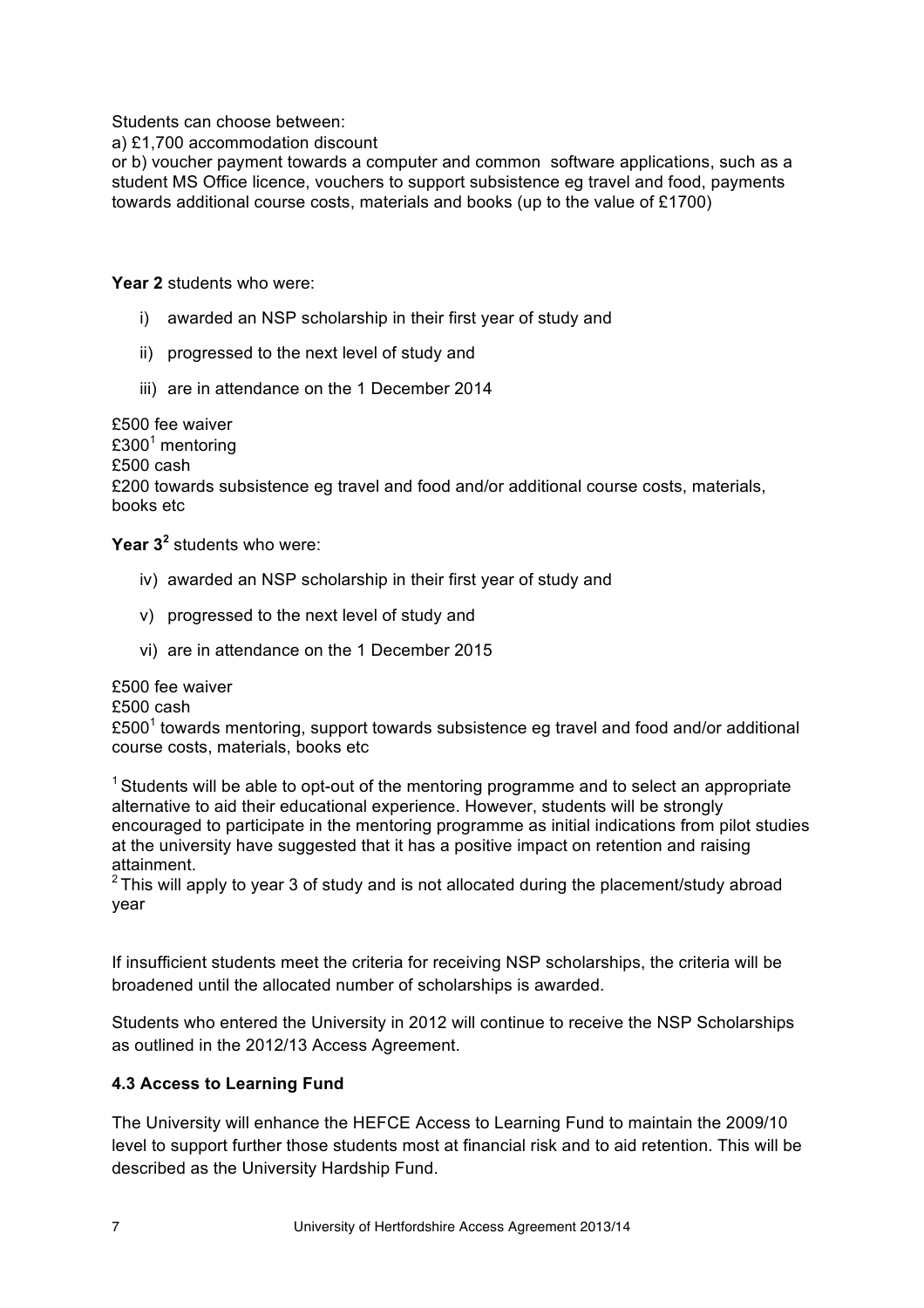# **4.4 ITT students**

New ITT undergraduate students are eligible for the National Scholarship Programme. New ITT undergraduate and postgraduate students will be able to access the University's Access to Learning fund.

# **5.0 Targets and milestones**

## **5.1 Widening Participation, Retention & Employability**

HESA has well established performance indicators for widening participation, retention and employability. To date, the University has been successful in exceeding or coming close to the location-adjusted benchmarks.

The University believes that it will be a challenge to maintain this level of engagement post the announcement of the introduction of higher tuition fees from 2012 onwards.

As such the University aims to maintain these levels of activity.

These targets are reproduced below:

Participation of under-represented group in HE (HESA Performance Indicators Table T1b: 09/10 entrants)

Young full-time undergraduate entrants:

- from state schools or colleges : 97.4%
- from NS-SEC (social) classes 4, 5, 6 & 7: 39.5%
- from low participation neighbourhoods (based on POLAR2 method) from group 8.2%,

For Full time – First Degree entrants: non-continuation of students (HESA Performance Indicators Table T3a 09/10 entrants)

- Percentage not in HE: Young entrants 8.4%
- Percentage not in HE: Mature Entrants 15%
- Percentage not in HE: All Entrants 9.8%

Leavers obtaining first degrees from full-time courses (HESA Performance Indicators Table E1a 10/11 graduates)

Employment Indicator (including further study): 86.6%

### **5.2 ITT students**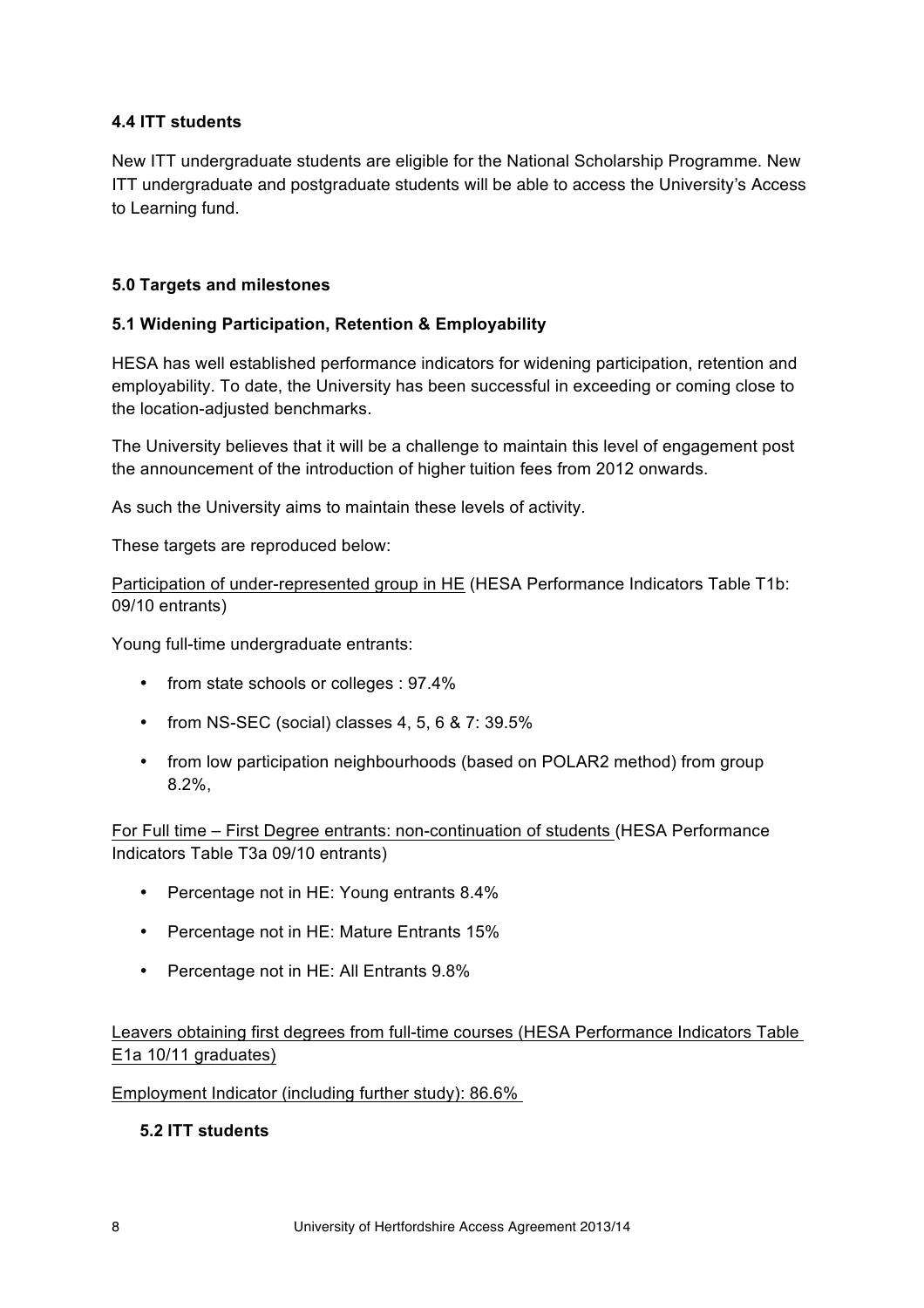The targets and milestones outlined above apply to the whole student body, but are not monitored separately for ITT students.

It will be a challenge to maintain the proportion of ITT students from under-represented groups of students recruited in the past. The university has therefore decided to concentrate its outreach and retention activities on maintaining the proportion of male and BME students recruited to ITT provision.

The University will be using the 2010/11 entrant profiles (from the TDA Performance Profiles Data) as a base line which the University will aim to maintain.

In addition, the University will, on a timely and regular basis, collate and disseminate transparent and robust data (both qualitative and quantitative) on students prior to entry, and on the retention, progression and achievement of students at University, School and programme level, that are amenable to analysis by gender, race, age, disability, social background, pre-entry qualifications, and familial experience of HE.

#### **6.0 Monitoring and evaluation**

Accountability for the monitoring and evaluation of the Access Agreement will be divided into two areas of responsibility:

- Outreach the Dean of Students and Head of Outreach and Widening Participation; Reporting to the Recruitment and Admissions Policy Committee (RAPC) or equivalent
- Retention, Employability and Success Pro Vice-Chancellor for Student Experience and Pro Vice-Chancellor for Enterprise; Reporting to the Student Educational Experience Committee (SEEC)

Regular interim reports will be submitted for consideration by the Chief Executive's Group chaired by the Vice-Chancellor (comprising the Deputy Vice-Chancellor, Pro Vice-Chancellors, Deans of School and Directors of the Professional Services), and the Board of Governors.

An annual report, led by the Academic Registrar, on the performance of the Access Agreement will be submitted to the Chief Executive's Group for consideration

The report will set out the University's performance against the location adjusted benchmarks, will review the impact of fee bands and bursaries, and will evaluate the University's performance in the activities outlined within the Access Agreement. The Group will agree actions to be taken including changes to the activities.

An Equality Impact Assessment will be carried out to ensure the policies and procedures are appropriate and legal.

The final report will be submitted to OFFA through HEFCE's Annual Monitoring Statement for Higher Education Institutions and detailed within the Widening Participation Strategic Assessment report.

Research will be fundamental to monitoring and evaluating the impact of the advance measures within the 2013 agreement. The University will continue to fund the Widening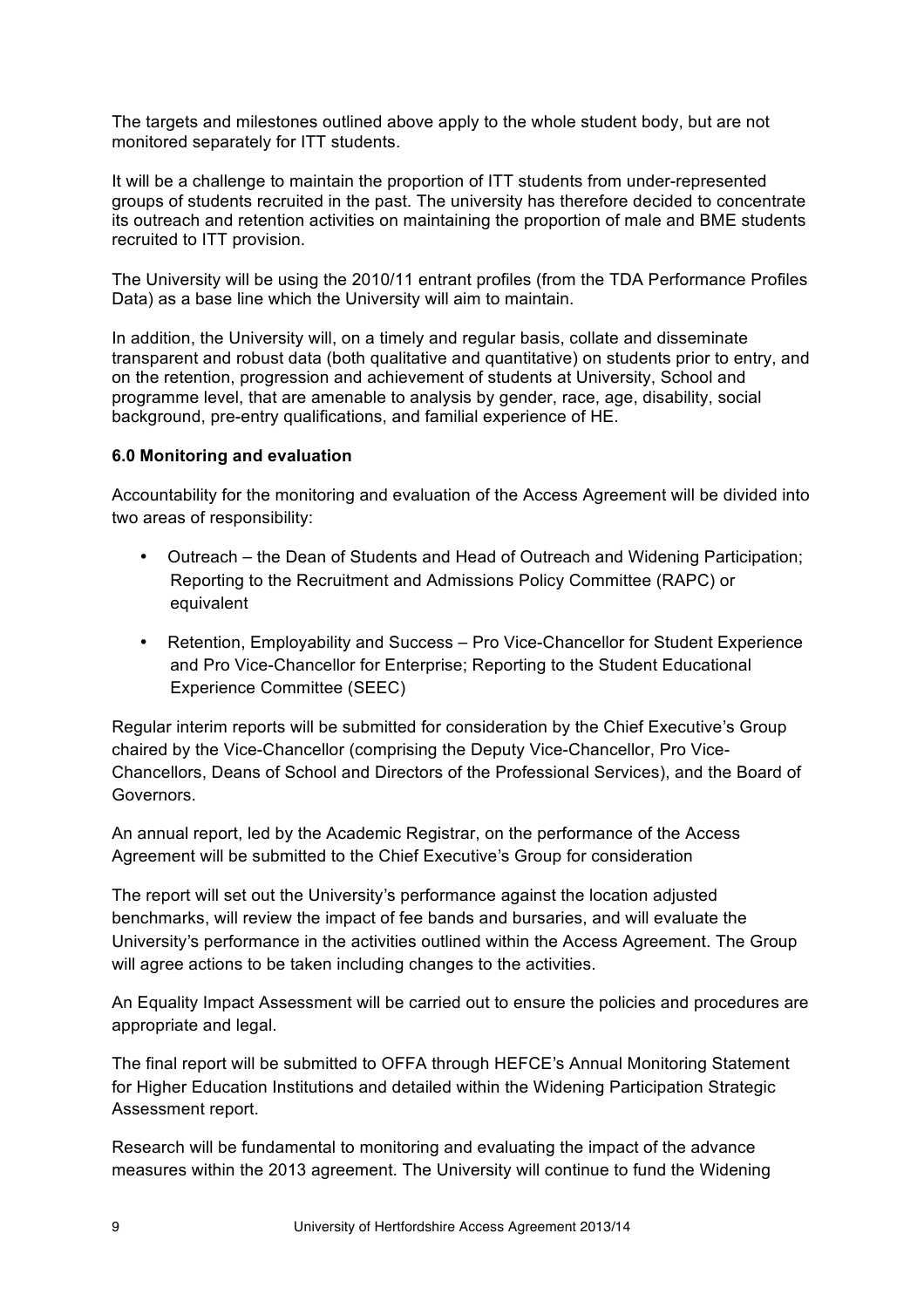Participation Researcher whose work will involve collaboration with colleagues in the Registry, Office of the Dean of Students and Marketing and Communications.

# **7.0 Provision of information to prospective students**

The University recognises the importance of providing clear and transparent information on the financial arrangements for students. It will communicate information on fees and scholarships to applicants and potential applicants in several different ways:

- a) The website will include student finance web pages explaining the University's policy on tuition fees and availability of, and eligibility for, additional support. Where appropriate the web pages will be linked to relevant external websites, such as Student Finance England;
- b) The University's undergraduate mini-prospectus will contain information explaining the policy on tuition fees and scholarships;
- c) A separate leaflet will be available at higher education fairs, open days and within the Student Centre;
- d) All University Open Days will have designated presentations and trained staff available to answer questions on student finance;
- e) A facility for applicants to see Student Finance staff on an individual basis will be available.

The liaison activities undertaken by the Outreach and Widening Participation department and by UK Recruitment will be enhanced to provide further support. This will include an increase in targeted workshops and briefings to schools, colleges and careers offices throughout the region. A particular focus will be given to ensuring students from lower socioeconomic backgrounds understand the level of support available to them.

Information provided will include factual details and case studies. The latest data will be sourced from Student Finance England, TDA and NHS.

### **8.0 Equality Act 2010**

The University of Hertfordshire has shown its continuing commitment to equal opportunities since 1991. Our over-arching Equality and Diversity policy articulates a renewed vision for advancing equality and valuing diversity which supports the achievement of the University's Strategic Plan. The Equality and Diversity policy (UPR EQ03, updated  $4<sup>th</sup>$  April 2012) can be accessed on the University's website at the following location: http://sitem.herts.ac.uk/secreg/upr/EQ03.htm

The policy statement set out in this document summarises how the University will realise this vision, and ensure compliance with the Equality Act 2010 and other relevant legislation.

The University is committed to producing Equality Impact Assessments for the areas covered by this Access Agreement, supported by the University's Equality Office.

### **9.0 Summary**